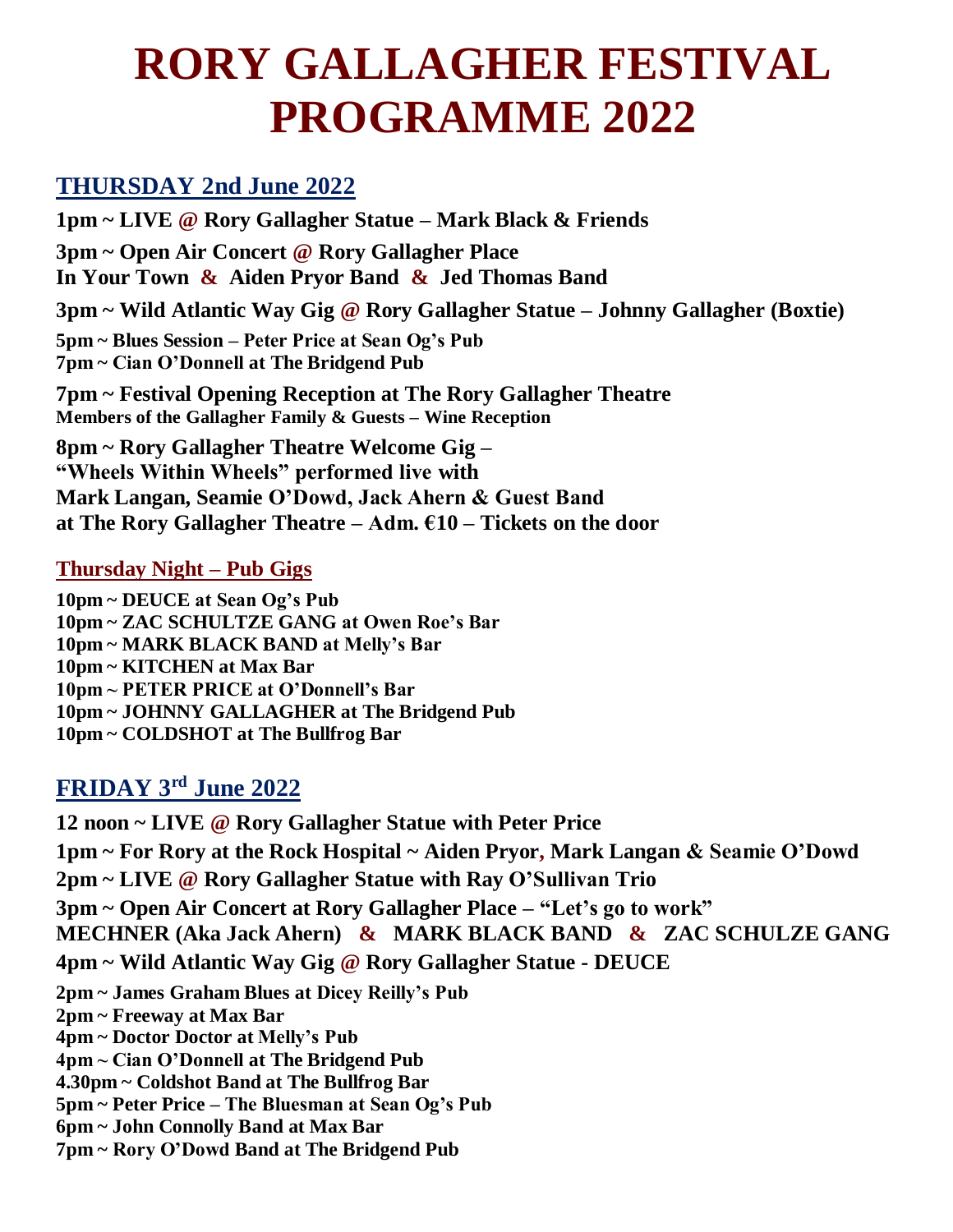### **FESTIVAL BIG TOP – Friday Night – Gates Open at 7pm**

**7.30pm ~ ERIC GALES & HIS BAND (USA) PAT McMANUS BAND (Ire) CROW BLACK CHICKEN** 

**7.30pm ~ Crow Black Chicken 8.45pm ~ Pat McManus Band 10.30pm ~ Eric Gales & His Band Adm €30 euro – Click Here for Advanced Tickets €30 – www.rorygallagherfestival.com Tickets available at the Festival Ticket Office or at 7pm at the Festival Big Top Entrance** 

### **Friday Night – Pub Gigs**

**10.30pm ~ DAVY K PROJECT at Sean Og's Pub 10.30pm ~ BOURBON SMOKE at the Lantern Bar 10.30pm ~ JED THOMAS BAND at Owen Roe's Bar 10.30pm ~ AIDEN PRYOR UNPLUGGED at Dicey Reilly's Bar 10.30pm ~ DEUCE at The Bullfrog Bar 10.30pm ~ PETER PRICE at Melly's Bar 10.30pm ~ B LOOSE at Max Bar 10.30pm ~ CATFISH at O'Donnell's Bar 10.30pm ~ ODDSOCKS at The Bridgend Pub 10.30pm ~ BARRY McGIVERN BAND at Dorrian's Hotel 10.30pm ~ Traditional Irish Music at The Thatch Pub**

## **SATURDAY 4 th June 2022**

**12 noon ~ LIVE @ The Gables – GRAINNE DUFFY BAND & ZAC SCHULZE GANG**

**12pm ~ Guitar Session at Owen Roe's Bar with MECHNER (Aka Jack Ahern - Cork)** 

**1pm ~ The Bluesman – Peter Price at The Bridgend Pub** 

**1pm ~ Mark Langan Festival Album Launch at Owen Roe's Bar with Mark Langan (Guitar) and Martin Crossan (Uilleann Pipes)**

**1pm ~ Chill @ The Fair Green (opposite the Rory Gallagher Theatre) CATFISH & BOURBON SMOKE** 

**3pm ~ OPEN AIR CONCERT ~ Rory Gallagher Place DEUCE & SEAMIE O'DOWD BAND**

**4pm ~ LIVE @ Rory Gallagher Statue JED THOMAS BAND & JOHN CONNOLLY BAND** 

**2pm ~ Bangin' Yolks – Live at Max Bar 2pm ~ James Graham Blues at Dicey Reilly's Pub** 

**3pm ~ Mark Black Trio at The Bridgend Pub** 

**3.30pm ~ Peter Price at O'Donnell's Bar** 

**4pm ~ Doctor Doctor – Melly's Pub** 

**4.30pm ~ Coldshot Band at The Bullfrog Bar** 

**5pm ~ Davy K – Solo Show – Live at Sean Og's Pub** 

**6pm ~ B LOOSE – Live at Max Bar** 

**6.30pm ~ Seamie O'Dowd Band at The Bridgend Pub**

**7pm ~ Parthalon Street Band at the Rory Gallagher Statue**

**7pm - Rory Gallagher Place – "A Tribute to Kieran Whelan & Tony Dowler" AIDEN PRYOR BAND & MARK LANGAN & THE MERCENARIES**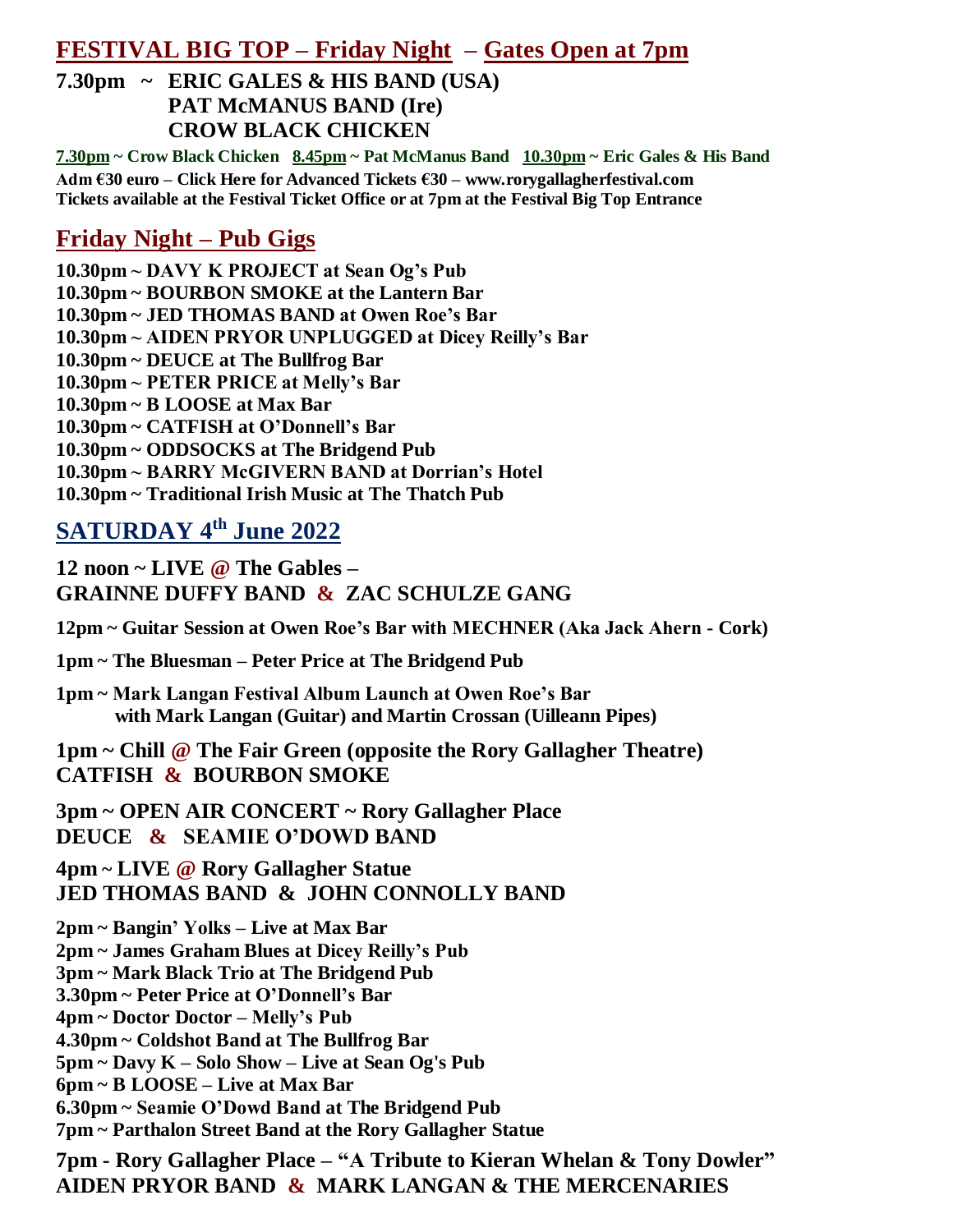#### **FESTIVAL BIG TOP – Saturday Night – Gates Open at 7pm**

**7.30pm ~ WALTER TROUT & HIS BAND (USA) JOHNNY GALLAGHER & BOXTIE (Ire) FRESH EVIDENCE (Ire)** 

**7.30pm ~ Fresh Evidence 8.45pm ~ Johnny Gallagher & Boxtie 10.30pm ~ Walter Trout & His Band Adm €30 euro – Click Here for Advanced Tickets at €30 – www.rorygallagherfestival.com Tickets available at the Festival Ticket Office or at 7pm at the Festival Big Top Entrance** 

#### **Saturday Night – Pub Gigs**

**10.30pm ~ AIDEN PRYOR BAND at Owen Roe's Bar 10.30pm ~ JOHN CONNOLLY BAND at O'Donnell's Bar 10.30pm ~ RAY O'SULLIVAN TRIO at Dicey Reilly's 10.30pm ~ JED THOMAS BAND at Sean Og's Pub 10.30pm ~ CATFISH at the Lantern Bar 10.30pm ~ DEUCE at The Bridgend Pub 10.30pm ~ BLACKBIRD & CROW at Melly's Pub 10.30pm ~ ZAC SHULTZE GANG at The Bullfrog Bar 10.30pm ~ BARRY McGIVERN BAND at Dorrian's Hotel 10.30pm ~ THE BIG ROCK BAND at Max Bar 10.30pm ~ Traditional Irish Music at The Thatch Pub**

## **SUNDAY 5 th June 2022**

**12 noon ~ LIVE @ The Gables PAT McMANUS BAND & SAM DAVIDSON'S TASTE**

**12 noon ~ Guitar Session at the Bridgend Pub with Jed Thomas & David Hawkins (Deuce)**

**12.30pm ~ An Acoustic Tribute to Rory at Owen Roe's Bar with Mark Langan & Aiden Pryor**

**1pm ~ MECHNER (Aka Jack Ahern Band) at Dorrian's Imperial Hotel**

**2pm ~ Blues Guitar Masterclass with Peter Price at Melly's Pub** 

**2pm ~ Stringfellas at Max Bar**

**2pm ~ James Graham Blues at Dicey Reilly's**

**3pm ~ Cian O'Donnell at The Bridgend Pub**

**3pm ~ GALA OPEN AIR CONCERT ~ Rory Gallagher Place SEAMIE O'DOWD BAND & IN YOUR TOWN**

**3pm ~ LIVE @ Rory Gallagher Statue - CATFISH** 

**5pm ~ Wild Atlantic Way Gig @ Rory Gallagher Statue - MARK BLACK BAND** 

**4pm ~ Doctor Doctor – Melly's Pub 4.30pm ~ Coldshot Band at The Bullfrog Bar 5pm ~ Blues Session – Peter Price at Sean Og's Pub 5pm ~ Ray O'Sullivan Trio – Live at Dicey Reilly's** 

**6pm ~ The Duke at Max Bar**

**7pm ~ Bangin' Yolks at The Bridgend Pub**

**7pm ~ Rory Gallagher Place ~ "Roarin' for Rory Gig" FRESH EVIDENCE & MECHNER (Aka Jack Ahern Band)**